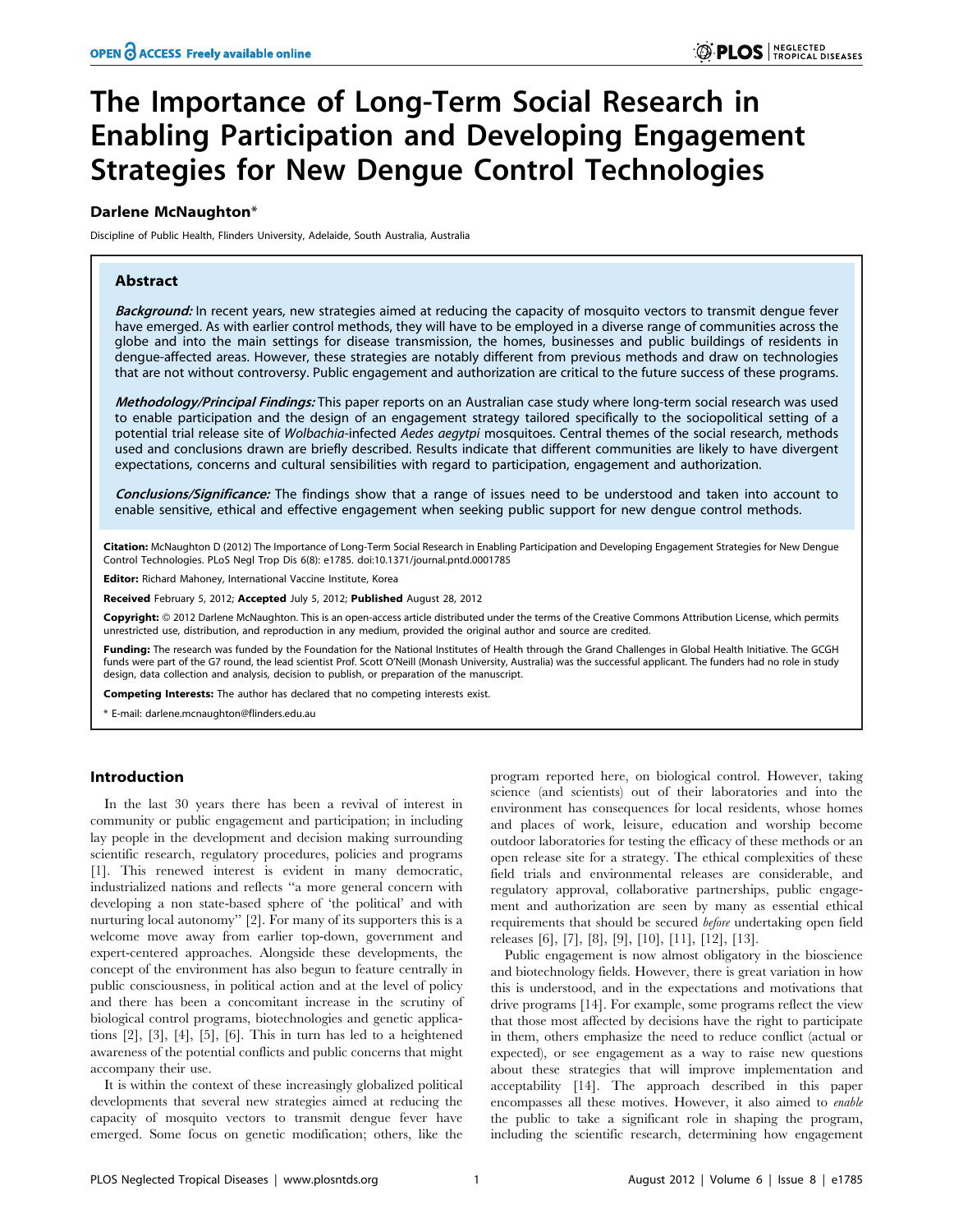#### Author Summary

A number of new strategies are emerging to combat dengue fever. Many are notably different from earlier methods and not without controversy. Public participation, engagement, enablement and authorization are recognized as critical to the success of field trials and future use and acceptability of new strategies. It is well established in cultural anthropology and public health that interventions often fail because of a lack of understanding of the local context, lay knowledge of the disease, and community, local or regional expectations around engagement. In this paper we demonstrate the critical importance of using long-term social research to address these issues and to design engagement strategies and communication materials that are tailored specifically to the needs, expectations and concerns of residents at a potential release site. We report on the results of an extensive and systematic social research and engagement program undertaken in the two years prior to the first successful release of Wolbachia-infected Aedes aegypti mosquitoes in Cairns, northern Australia.

should proceed, what authorization might look like and, fundamentally, how dengue fever should be managed in their community. This was achieved through formal discussions with as wide a range of people as possible across a large and diverse population. The emphasis on collaboration, dialogue, information sharing and shared decision making brings this approach close to what is commonly known in the bioscience field as Public Technology Assessment (PTA), and in public health as public engagement [14], [15].

Cultural anthropology has had a long involvement in public health. As a disciplinary framework, it focuses on the broader historical and sociopolitical context and on local knowledge, cultural sensitivity and grounding in community [16]. It is fundamentally a bottom-up approach that ''allows the use of indigenous knowledge and community resources, and also makes local persons and community groups co-responsible for developing policies, programs, and activities for improving health'' [16]. As a theorizing activity it brings several critical insights that are relevant here. The first is that there is no single ''one size fits all'' approach to public participation or engagement that can be applied universally; in other words, what works in one place may not work in another. Perhaps the most compelling reason for this is that different communities have divergent expectations, concerns, political proclivities, structures and cultural sensibilities that need to be understood, respected and taken into account if one is to engage sensitively, ethically and effectively.

The second, related, insight is that all human knowledge is culturally and historically shaped, including people's understandings of disease, illness and preventive measures [17], [18], [19]. This has led many to suggest that health interventions have been failing, in part because they are based on a limited awareness of the complexity of the local cultural context and of the complexity of public interpretations and understandings of disease, health interventions and education [19]. This insight has been taken up by a number of scholars with regard to public health programs and initiatives for dengue and malaria [20], [21], [22], [23].

It is widely accepted that ''dengue is a complex disease and attempts to control and prevent it do not take into account the fact that we still do not know what dengue is culturally and what it means for individuals in their everyday lives'' [24], or between regions [25], [26]. Furthermore, financial and time constraints have led to an over-reliance on Rapid Assessment techniques and Participatory Action Research procedures in this field [27]. The real cost of this ''is the loss of contextual information, and the probable oversimplification of behavior due to the brevity of fieldwork and the lack of participant observation which enhances, and indeed is the one means to ensure, validity of data'' [27]. In other words, while quick and cheap (and sometimes the only options available because of budgetary and time constraints) these techniques produce a limited and less reliable understanding of the sociopolitical context and of lay understandings of disease, both of which are critical to improving the success of interventions and engagement [18], [19], [24], [25].

In this paper we report on the use of long-term, systematic social research to enable participation and the design of an engagement strategy tailored specifically to the particular cultural, sociopolitical setting of a given region. Based on the open field release trials of Wolbachia-infected Aedes aegytpi into suburban areas of Cairns, we briefly describe the methods used to determine the nature of the sociopolitical context, lay knowledge of dengue fever, concerns about the initiative, and expectations about engagement and authorization. We then detail some of the key findings, highlighting the particular requirements, assumptions and expectations of the multiple publics that were later used to design an engagement strategy and establish a reference group, and which led to new experiments being undertaken and an independent assessment made of the science.

It will be argued that long-term social research provided important insights into the nature and complexity of the community, which in turn played a critical role in the success of the initiative. It allowed staff to enable participation and work closely with a large number of local residents to identify their questions, concerns and expectations and determine collaboratively how these might be responded to, well in advance of a release. The results of this research were then used to develop a unique large and inclusive engagement strategy, and communication materials that were targeted, culturally appropriate and comprehensible to those being asked to decide how they wanted to manage dengue fever and assess a new method for control. Because the engagement strategy was based on participation and on evidence collected systematically over a 12-month period (2008–2009) it is likely to be more reliable than shorter investigations as a mechanism for enabling public involvement and communicating a complex medical and scientific story. Significantly, formal public engagement was undertaken the following year (June 2009–July 2010). A reference group was established, community involvement and support developed and strengthened, with open release field trials commencing in January 2011.

## Methods

#### Setting

The Wolbachia strategy aims to ''manipulate mosquito populations to make them incapable of transmitting dengue viruses between people'' (www.eliminatedengue.com). Researchers had previously demonstrated that the naturally occurring insect bacterium Wolbachia pipientis could be transferred from the fruit fly Drosophila melanogaster into the Ae. aegypti mosquito [28], [29], [30]. They established that the bacterium not only shortened the lifespan of the mosquito but also had a blocking effect on the replication of some dengue viruses [31], [32]. These properties would, in all likelihood, greatly reduce the mosquito's capacity to transmit the virus. Following these and other developments, it was clear that open field-testing experiments would be required in the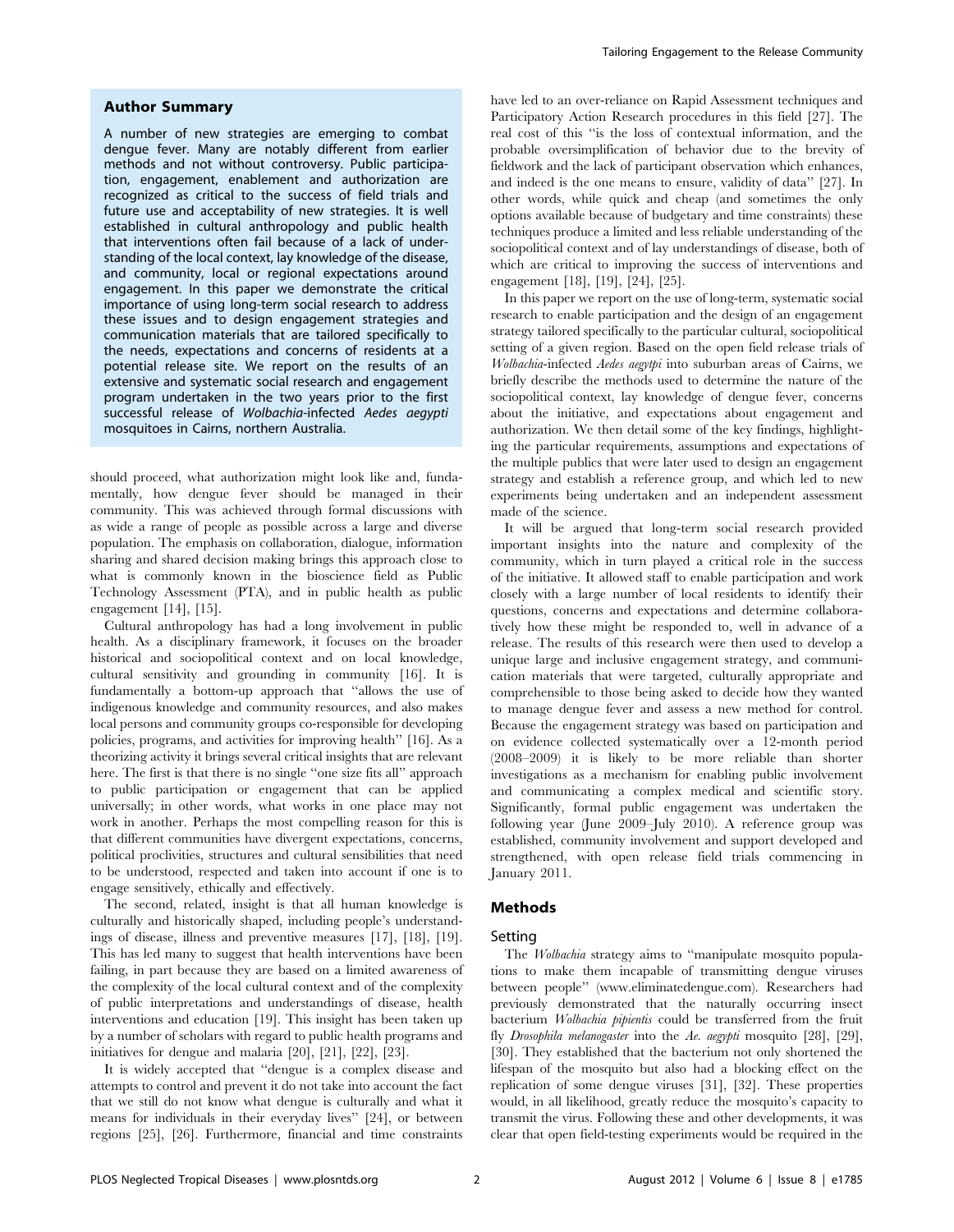future. The case study described below focused on the Cairns region  $(16°55'32''S, 145°46'31''E)$  with special emphasis on two potential release sites, the southern suburb of Gordonvale (population 4,420) and the northern suburb of Yorkeys Knob (population 2,684) (see Table S1) [33].

#### Qualitative and quantitative methods

It is generally accepted that qualitative research methods are the most appropriate mechanism for gauging the views of a population about implementation. In part, this is because of the great importance and emphasis given to context and the creation of empirical evidence through the documentation of knowledge and attitudes in their particular geopolitical setting. The social research that informed the development of the engagement phase is based on an anthropological or ethnographic research design and was undertaken over an 18-month period (2008–2009). It is widely accepted that this focus on the local, ethnographic context and the systematic documentation of evidence over an extended period of time greatly increased the validity of the anthropological research. The study used qualitative and quantitative data collection strategies, including ethnographic (informal) interviews, participant observation, semi-structured in-depth interviews, historical research, focus groups and quantitative telephone surveys. An overview of the research activities undertaken at each stage, the number of participants and recruitment strategies is provided here (see Table S2). The study received ethics approval from the James Cook University Ethics Committee, reference H2250; written consent was obtained for interviews and focus groups, and verbal consent for the telephone surveys, which was documented on the interview guide.

The community profile, historical research, analysis of health authority data, focus groups with mosquito control staff  $(n = 2)$ , ethnographic  $(n = 40)$  and in-depth interviews  $(n = 10)$  were completed first. The results were used to inform a series of focus groups  $(n = 9)$  with community members on key issues outlined in Table S2, and later into the development of two telephone questionnaires, administered in 2009 and 2010. The stakeholder list was developed alongside these phases. Purposive recruitment (by invitation) using predetermined criteria relevant to the research aims was used for the focus groups with mosquito control staff and in-depth interviews with local leaders. These included politicians, Indigenous elders, mosquito and dengue experts and prominent community leaders from Yorkeys Knob and Gordonvale. Newspaper advertisements were used to recruit members for the community focus groups while respondents for the telephone surveys were recruited by calling randomly generated telephone numbers and further selecting (by age and gender) to ensure a representative sample. Ethnographic interviews were informal, occurring spontaneously and often conducted in the homes or backyards of local residents. In-depth interviews and focus groups were semi-structured and more formal, because key themes had been identified in the ethnographic interviews and historical research. The qualitative data were coded and analyzed with the qualitative software program NVivo8, using open and focused coding. Briefly, this involves describing the full range of themes arising from the data and then moving to an interpretation of the data from within the knowledge that is already present.

Recurring themes from the qualitative research were explored further using quantitative measures (telephone surveys) and representative samples that produced results with a 95% confidence level of  $\pm 5.6\%$  [34], [35]. As such, the findings presented here should not be seen as isolated research activities, but as a body of interconnected data developed over time using iterative processes and then contextualized, triangulated and cross-checked using larger, more representative samples in the form of telephone surveys.

One of the first steps was to examine the complexity of the local sociopolitical context, together with public interpretations and understandings of the disease, the risk it was thought to pose and what the public wanted to do about it. A comprehensive stakeholder contact list and a community profile of the region, its history (Indigenous and non-Indigenous), settlement, development and industries were created. The profile included a history of dengue management and biological control, and a sociodemographic profile of the population's education, income, age, gender, occupation, housing, religion and ethnicity.

The key issues explored in the research were: (1) the nature of the sociopolitical context (local, regional, national); (2) lay knowledge and history of dengue fever; (3) lay knowledge and history of biological control; (4) engagement; (5) authorization; and (6) acceptability and non-acceptability of the new method and the release (Table S2). A selection of the key findings used to enable participation and develop an engagement strategy and related communication and education materials is provided below.

#### Results

#### Understanding the sociopolitical context

It was evident from studies undertaken by the local health authority that dengue was a major issue of concern for many residents. The sociodemographic and historical research allowed identification of groups who had been marginalized historically and those who were currently influential, politically and/or economically. It also provided important insights into the diversity and mobility of the local population that helped to ensure greater equity in engagement. For example, the region experiences high levels of mobility. Australian Census data (2006) suggested that 48% of respondents were not living at their current address 5 years earlier, and a significant number of these had moved from regions without dengue [33]. Several insights into the potential release sites also became apparent. Gordonvale, for example, had a significantly larger proportion of Indigenous people and residents aged over 65 years than the national average, while Yorkeys Knob had a younger population and a larger proportion of one-parent families and families without children (see Table S3) [33]. In both suburbs, most residents were born in Australia but many were second or third generation migrants.

The informal ethnographic and in-depth interviews with residents and local leaders revealed that Gordonvale residents had a strong sense of local identity, and the community structure was more similar to a small township than a suburb of Cairns. A number of well-respected and active community groups and leaders were identified, including individuals who did not hold any official roles but were highly regarded and trusted. There were several active civic, commercial and church-based organizations, a local Chamber of Commerce, a farmers' association and a dynamic land management/environment group. In contrast, Yorkeys Knob functioned less like a township and more like a residential suburb of Cairns, with fewer civic, commercial, churchbased or community groups. However, the informal interviews revealed that it did have an active and well-respected Residents' Association with a history of resisting commercial developments thought to reduce the natural beauty and family-friendly atmosphere of the suburb.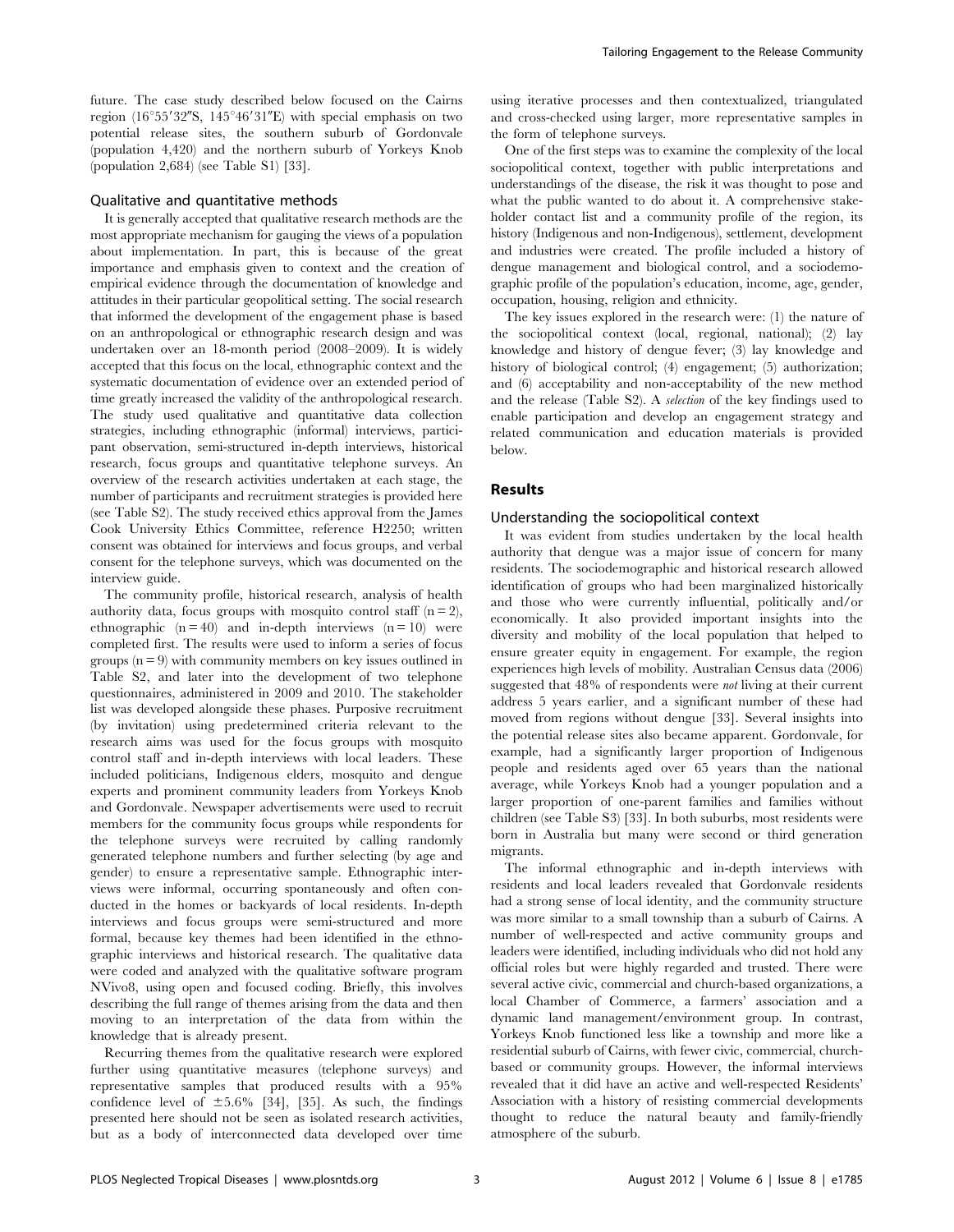# Local knowledge of dengue, the risk it poses and how to control it

To develop a strong foundation of knowledge about the history and management of dengue fever, past media campaigns were reviewed and the current roles and responsibilities of those involved in dengue management, education, health promotion and research identified. Any underlying tensions or conflicts between organizations or individuals were also identified. This research built awareness of the nature, history and politics informing local dengue education and management and enabled a more informed, constructive and effective collaboration and engagement with these organizations.

Research into lay knowledge of dengue fever, its transmission and health implications produced many significant insights, especially with regard to perceptions of risk and the existence of local ethno-entomologies [36], [37]. For example, in the 2009 telephone survey ( $n = 300$ ) 78% of residents were "concerned" or ''very concerned'' about dengue fever and 78% thought its presence in the region had increased. Participants across the nine focus groups  $(n = 89)$  and in-depth interviews  $(n = 40)$  also had moderate to high levels of concern about the threat of dengue and the need to control the disease. However, they knew little about the extent and nature of the threat and its impact in neighboring countries.

When information about the scale of the problem and the increasing ineffectiveness of current controls was provided at the end of each focus group or interview, we observed that the level of individual concern appeared to increase, as did comments about the need to do more to control the disease. Clearly, residents needed more information about dengue, its risks, the global increase in disease incidence and the challenges of dengue management before they could fully assess whether a trial of the Wolbachia strategy was acceptable to them. Improving awareness of these became a central theme in future engagement, communication and education.

It was noted across all the qualitative data that while residents invariably associated the ''dengue mosquito'' (as it is known locally) with transmission of the disease, other details of the transmission process, virus development and symptoms were not well understood. Many people believed that the dengue virus occurred naturally in the insect and that it was inherited. Residents consistently described encountering ''dengue mosquitoes'' – ''the ones with the black and white stripes'' – in a wide variety of habitats and actively challenged health messages stating that suburban backyards were its primary habitat. Most people assumed that all mosquitoes fly considerable distances and spoke of ''dengue mosquitoes'' as ubiquitous in the landscape, asserting that they live and breed in and around the home and in bodies of water such as swamps, creeks and puddles [37].

The key message in regional health campaigns has focused extensively on the appellation ''dengue mosquito'' and the descriptor ''the black and white striped mosquito'' but this appears to have created or inadvertently reinforced the idea that the virus occurs naturally in the mosquito. Furthermore, the descriptor ''black and white stripes'' refers to visible features common to many local species found in a variety of habitats. Its use may have developed or reinforced the view that dengue-infected mosquitoes are ubiquitous in the landscape [37]. Re-analysis of qualitative survey data collected by the local health authority stretching back to 2004 indicated that ideas about the ubiquity of  $Ae$ . aegypti and its presence in a range of habitats has been present in the population for some years [37].

As these few examples indicate, the results outlined the scale and nature of lay entomologies and etiologies of dengue. Collectively, they strongly suggested that many residents would assume that Wolbachia-infected Ae. aegypti would also inhabit a range of locations. In fact, this widely held assumption underpinned one of the most common concerns expressed during focus groups and interviews, namely that a release would lead to significant increases in the Ae. aegypti population, with residents being overrun with dengue or bacterially-infected mosquitoes and, consequently, exposed to much greater levels of biting and possible infection [37].

Importantly, sharing the results of studies allowed us to explain to residents that  $Ae$ . aegytpi cannot fly far and that they prefer to lay their eggs on the sides of containers, such as those we provided examples of. This helped to challenge ideas about the ubiquity of these insects in the landscape. It also made it clear to people that if they supported a release, the mosquitoes would be in and around their homes, which helped to ensure that they were better informed about what was being asked of them.

These findings indicated that knowledge of the disease and its transmission was very poor, explained in part by the mobility of the local population. Lay knowledge included very particular understandings and assumptions about the disease and the mosquito that were unique to the disease history of the region [37]. Clearly, if residents were to understand and fully assess the acceptability of the Wolbachia strategy and the field trials, specific information addressing these issues and local understandings would need to be provided alongside details about the project, the bacterium, its capacity to invade insect populations and its safety.

# The history of biological control in the region and its implications

Although a description of the process used to introduce the bacterium into the mosquito was given during all interviews and focus groups, the Wolbachia strategy was rarely associated with genetic modification. Instead, participants (without any prompting from research staff) frequently compared it to biological control programs, most commonly the introduction of the cane toad (Bufo marinus) and the use of the myxoma virus for rabbit control. The cane toad Bufo marinus was first released in Australia in the 1930s, near the township of Gordonvale, one of the potential release sites for the project. It is an infamous example of biological control gone wrong and in the 2009 telephone survey, when respondents were asked ''Can you think of any examples of biological pest control'' 62% answered ''the cane toad''. In interviews and focus groups the cane toad was consistently held up as a cautionary tale, an example of the limitations of scientific knowledge and the unpredictable or unknowable effects of biological control and new technologies.

Furthermore, in reviewing the history of biological control in Australia and identifying which programs were likely to be familiar to local residents (Table S2), it became apparent that earlier programs had focused on pest management, involved the introduction of insects or invertebrates and had been implemented on farms or in forested areas [34]. This was significant because the Wolbachia method was intrinsically different in several important respects. The introduced biological control agent – the bacterium – was invisible to people, yet present in a well-known disease vector, Ae. aegypti, which had to be released in urban areas. This, coupled with the complexity of lay understandings of bacteria and negative perceptions of biological control, suggested that residents were likely to have concerns about the Wolbachia strategy's effectiveness, safety, its potential to be transferred to other species (particularly humans) or to cause some kind of unexpected harm. These results suggested that transference, safety and effectiveness would require a serious and detailed response and that differences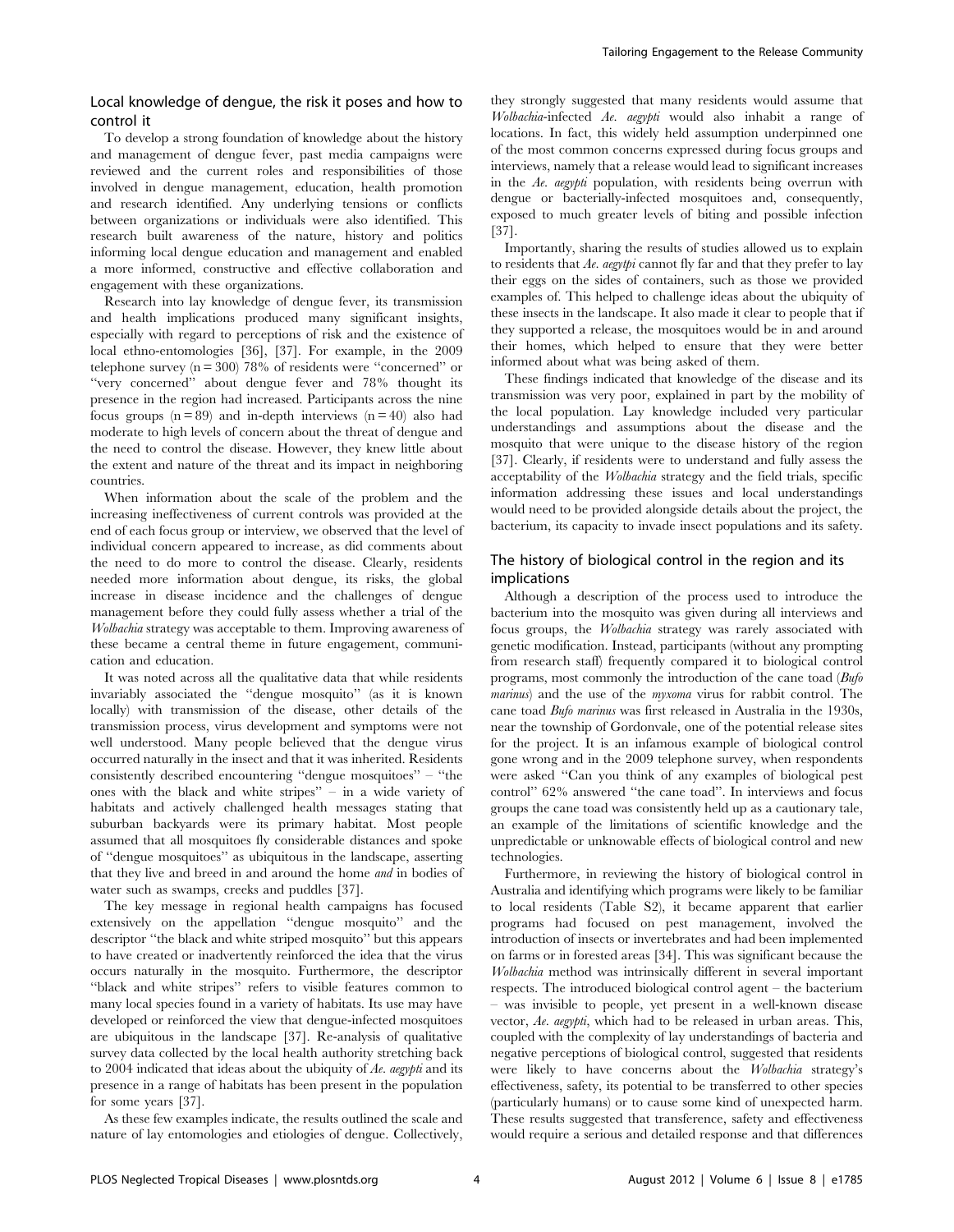in the current (as opposed to the past) regulatory environment would need to be emphasized.

# Controlling dengue in the region and the acceptability and non-acceptability of Wolbachia

The safety of the bacterium for people and the environment over the short and long term were the most serious and frequent concerns identified in the social research (see Table S4). In the 2009 telephone survey almost all respondents indicated that it was ''important'' to ''very important'' that it should not affect people, other insects or other animals (Table S4). Discussions in the focus groups and interviews tended to center on the potential for transference of the bacterium to people and the environment, broadly defined. The mechanisms of transference that participants explored included through feeding or biting behavior, and accidental ingestion or physical contact with the insect during any of its life stages, including its skin cells and feeding apparatus.

Concerns about transference of the bacterium into the environment, identified broadly as including soil, water and all organisms (especially native species) also dominated discussions. The potential mechanisms for transference included predation, biting or feeding behavior, exposure to the bacterium within and outside of the mosquito's body, and to the mosquito itself (alive or dead). This was further confirmed in the 2009 telephone survey where respondents were asked to rank the importance of a range of safeguards relating to the development and implementation of the Wolbachia strategy (Table S4). Almost all, 96%, stated that ''it should not affect or be able to spread to other insects,'' and 98% that ''it should not affect or be able to spread to animals'' (Table S4). There were no significant differences in these results by sex, length of residence or age.

Effectiveness of the Wolbachia strategy in the short and long term, the reliability of the research and, ultimately, trust in science, scientists and government were the next most common and most significant concerns identified across the qualitative research. In the 2009 survey, 78% said that Wolbachia should not be able to spread outside of Australia and 54% felt that it was ''important'' or ''very important'' that the control method was humane (Table S4). Analysis of the interview and focus group data indicated a desire to see the scientific results assessed independently and the method evaluated and approved by the relevant government department or regulator. In response to these early findings, in the March 2010 telephone survey residents were asked ''If the Wolbachia method also received approval from a government regulator, would you feel comfortable about its use in the Cairns area to control dengue fever?'' Overall, 86% of people answered ''Yes'', 7% ''No'', and 7% ''unsure/don't know''.

Although the scientific team was confident about the safety of the strategy and was able to use current research and literature to respond to these concerns, we decided that this might not be sufficient to reassure the community who, in some instances, expected to be provided with experimental data that would directly assess those risks. Several new experiments were undertaken, including examination of the potential for Wolbachia to be passed into the human bloodstream through the mosquito's saliva during feeding, and the testing of Wolbachia's capacity to be transferred from mosquitoes to predator and non-predator species common to the local Cairns environment [36], [37], [38].

## Community expectations and requirements for engagement and authorization

A number of recurring and prominent issues emerged around expectations for engagement and authorization. When discussing community engagement in the focus groups and in-depth interviews, participants invariably noted the lack of public awareness and knowledge about dengue, the complexity of the Wolbachia method and its differences from current control measures. They consistently stated that every effort should be made to ensure residents were informed about the disease, current control measures and the research, and to engage as many people as possible, well before a release. Results from the 2009 telephone survey also indicated strong support for the provision of information on the science behind the program (86%) and for public consultation about new biological control programs (82%) (see Table S5). More than half of those surveyed supported public involvement in decision making processes relating to the Wolbachia program (Table S5). There were no significant differences in terms of age, length of residence, history of dengue or education, although more males believed public involvement in decision making was ''not at all important''.

Residents shared ideas and expectations about engagement, the forms it should take, the priorities it should address, and what would constitute authorization. The most popular mechanism was face-to-face presentations, like those used in the focus groups, which also provided time for those present to ask questions of the scientists, reflect on their answers and hear other community members' views. Residents expected multiple points of contact with the program, including community presentations, web site, newsletter, and general media coverage that would keep them informed, update them on new results and allow time for people to digest and consider their response. Identifying their needs and expectations and exploring ways of incorporating them into the engagement strategy was important in establishing trust and showing respect.

Participants identified that working directly with local residents, leaders and civic groups that were respected and trusted was the most appropriate to way to engage and build awareness in this context. Another common theme was the issue of trust and the importance of being honest, open, respectful and transparent in all communication because local residents can, as one participant expressed it, ''… be suspicious of engagement that looks too polished or appears to be trying to sell people something'' (Focus Group 1; 2008). Residents were well aware of the limitations of knowledge, including scientific knowledge and expected to hear where these gaps were and what their implications would mean.

Along with the size and diversity of the Cairns population, these results suggested that a large, broad-based engagement strategy would be needed, given (a) the limited knowledge of dengue fever, (b) the relative newness (in the public consciousness) of using biological control in public health, (c) strong indications that residents would expect to be engaged early, honestly and extensively, (d) the need to communicate the ''Wolbachia story'' effectively to a largely non-scientific audience, and (e) limited knowledge of successful biological control. It was likely that the project would be better received and understood locally through face-to-face presentations delivered in the community and open invitation community meetings. This would also allow project staff to connect with residents, build relationships, hear their questions and address their concerns. Given the mobility of the population, the strategy would need to reach a broad cross-section of Cairns residents and a significant number of people from Gordonvale and Yorkeys Knob through additional media support and attendance at local events.

In May 2009 a public engagement strategy was developed, including communication materials to meet these and other parameters, and with implementation from June 2009 to June 2010. The strategy included a series of new scientific experiments,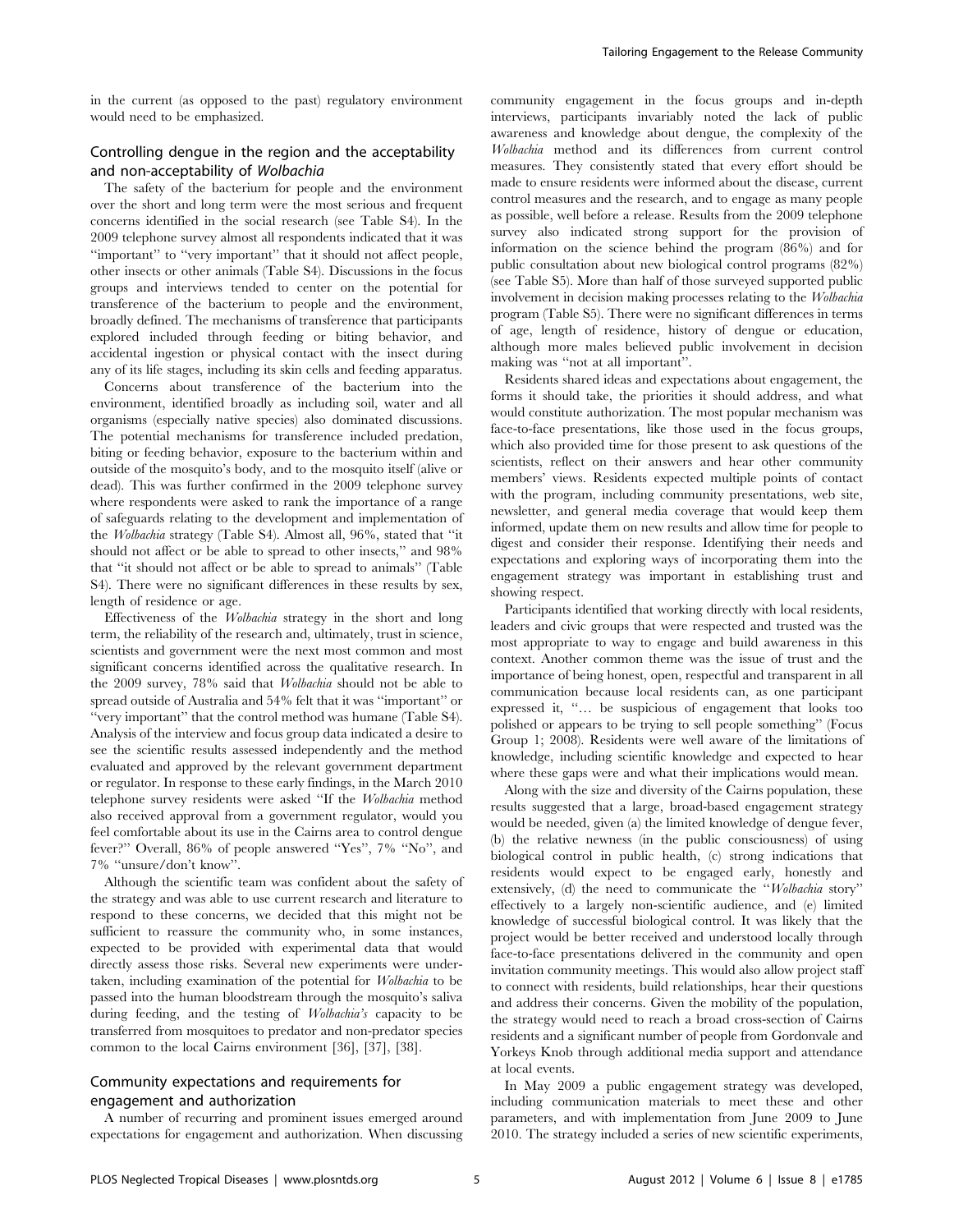an independent assessment of the science, the establishment of a reference group, and increased and extensive engagement with the wider community. The forms of engagement used, excluding media, are detailed below (Table S6). Media coverage was not extensive; on average a story appeared in the local or national press once every 10 weeks during this period.

We also surveyed residents' perceptions of the acceptability of a range of control measures, including Wolbachia. In the March 2009 telephone survey, 77% identified Wolbachia as the most acceptable means of dengue control, followed by insecticide use (67%) (Table S7). Those aged 55–64 considered the use of an insect bacterium more unacceptable but there were no other significant differences in terms of gender, education or length of residence. By March 2010 support for Wolbachia had increased to 85%, with insecticide use at 66% (Table S8). In the 2009 survey, 2% of respondents found Wolbachia ''very unacceptable'' and 9–11% ''unacceptable'' (Table S7), but by the 2010 survey this had decreased to 0% and 7–8% respectively (Table S8). In 2010, acceptability for the use of an insect bacterium to prevent transmission was lower among those 18–24 years but there were no other significant differences in terms of gender, education or length of residence.

During the engagement phase (2009–2010) an anonymous questionnaire was distributed at the end of each presentation to track responses to dengue control and the project and evaluate any new developments (e.g. the completion of an independent risk assessment in late 2009). As of June 2010, 84% of respondents indicated they would support the use of Wolbachia-infected Ae. aegypti if (a) it has regulatory oversight, (b) they are engaged, informed and updated about the progress of the science and the release, and (c) it is shown to be safe for people and the environment by the independent risk assessment carried out by the CSIRO (Australia's Commonwealth Scientific and Industrial Research Organization) [39].

### Discussion

Public involvement in biological control initiatives in Australia has been increasing in recent decades, as have debates about the nature and scale of this involvement [40], [41], [42], [43], [44], [45], [46]. However, engagement is often weakest at the development and consultation phase and strongest around the intervention stage, through activities such as education campaigns or bio-agent distribution [47]. Participation in attitudinal surveys has also become more common and in some instances this has had an impact on policy decisions around the use of particular bioagents. Significantly, activity appears to be strongest in the emergence of initiatives that are often highly localized, especially those involving the release of an agent or the removal of pest species, such as *Tilapia* spp.

Scientists and funding bodies involved in the current and similar programs recognize that early engagement [4], [6], community enablement and authorization are essential to these programs [7], [8], [9], [10], [11]. Some have posited that "there is no explicit body of community engagement knowledge to which researchers can turn for guidance about approaches that are most likely to be effective in different contexts, and why'' [48]. Research from a similar program in Mexico has developed an early framework that explores issues around site selection, regulatory approvals and developing administrative frameworks for decision making alongside public consultation [6].

As noted earlier, the approach described here is underwritten by a number of key insights drawn from the extant anthropological literature. First, many health interventions fail because of a limited understanding of lay knowledge of disease and the broader

sociopolitical context. Second, the public will have *particular* concerns and questions about the science and expectations about engagement and authorization that will vary from place to place and which need to be identified and addressed. Third, using longer-term systematic social research provides a more reliable way of exploring these issues, enabling participation and the development of engagement strategies and communication materials tailored to the needs, knowledge and expectations of diverse and complex communities at potential release sites. Fourth, those citizens most affected by the use or trial of new disease control methods should be engaged early and given access to culturally appropriate, understandable and accessible information from which they can decide how they want the disease to be managed and whether to support a new initiative.

As the results presented above show, the approach developed here has many advantages. It involves community members at all stages (research and engagement) but does not have the limitations of time and lack of sensitivity to context often associated with Participatory Action Research, Community-Based Participatory Research or surveys. It also provides insight into the history, composition and sociopolitical complexity of the multiple publics at a potential release site, which is invaluable in determining the scale and nature of future engagement strategies and is not available through any other mechanism. It can highlight features of lay understandings of disease, disease etiology, ethno-entomology and past biological control that may impact on public perceptions of the disease or the project, and provide insights into how these might be challenged or addressed. Cairns residents have rarely been asked for this kind of input, so our research activities and the implementation of the broad based engagement strategy (see Table S6) over 12 months was critical to building relationships and developing trust. It also showed a commitment to the forms and level of engagement people had expressly asked for. The establishment of a reference group in 2010 was the key to the formal engagement process and to providing formal collaboration and a central role in decision making for local residents.

As noted above, some residents requested an independent review of the science and some form of external oversight of the project. By knowing this well in advance of the formal engagement and a release, we were able to provide time and space to arrange for an independent risk assessment to be completed. Recurring questions or concerns were fed back to the scientific team, who undertook new experiments and prepared responses to questions during community presentations that were adapted for use in communication materials and on the web site.

A key lesson from the project is that longer-term research using mixed methods is essential to identifying concerns about a program, and this in turn provides opportunities to develop precise, considered, educationally and culturally appropriate responses and resources. This helped us to create a consistent message, address concerns and lay understandings sensitively, confidently and effectively and build trust and show respect, because residents' concerns were being taken seriously and not simply dismissed based on current knowledge. Of course, the approach described here may not be feasible for all programs, especially those limited by time or budget constraints (we implemented it over 2 years with 1.5 full-time staff members). It does, however, provide possibilities for those where the science is at a similar stage of development and there is a commitment to early public involvement, enablement and engagement. It has been used successfully in two countries.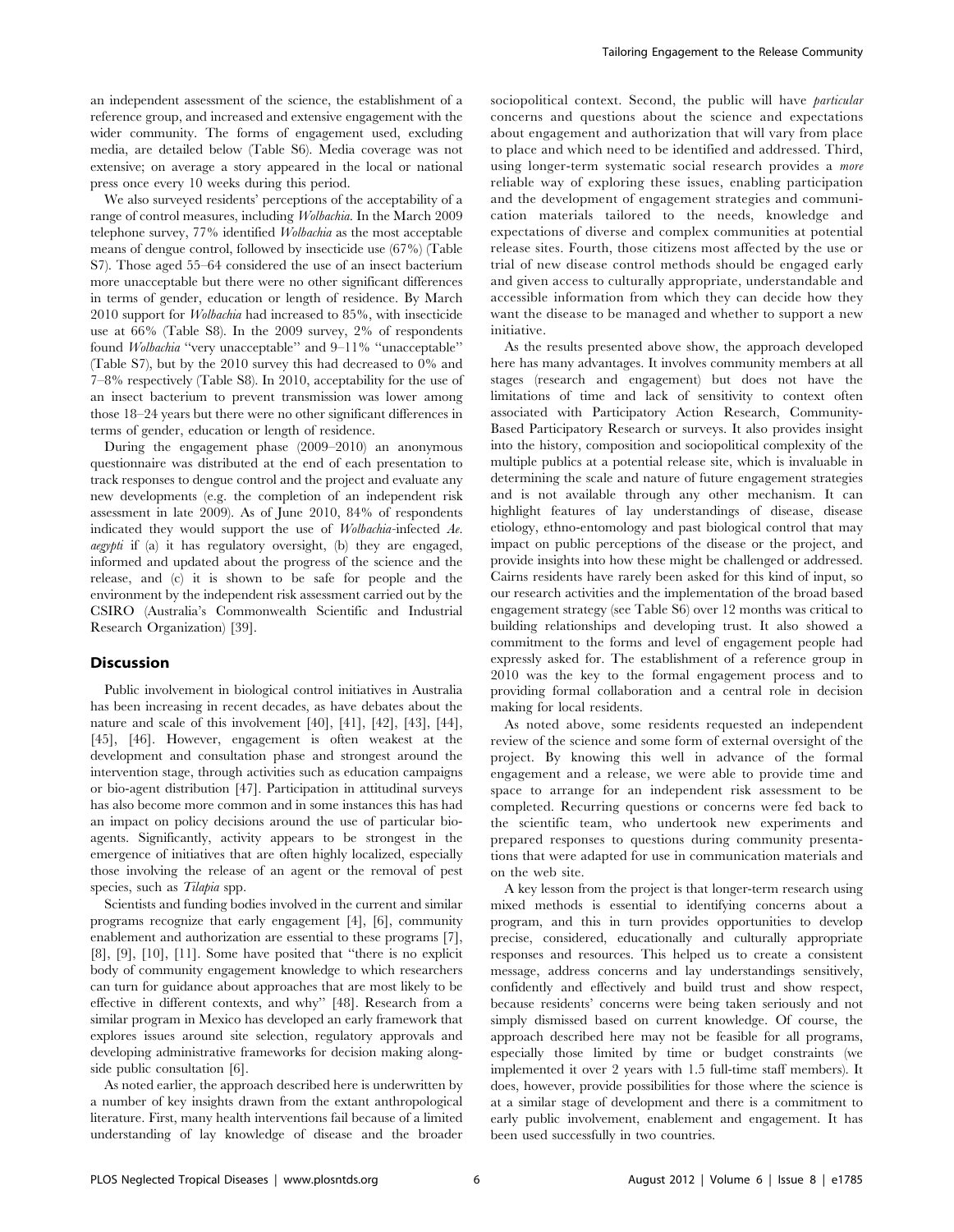#### Summary

In sum, this approach used long-term research to facilitate the development of an engagement strategy and communication materials tailored to the specific needs of the communities at the release sites. It is distinguished by its focus on sensitivity to the local sociopolitical context, to lay knowledge of disease and past control initiatives and to uncovering expectations and concerns regarding the strategy, engagement and authorization. Because it was based on long-term, systematic social research that involved the public at every step, it is likely to be a more reliable mechanism for communicating the nature of the project and what is being asked of the community, and for developing trust and authorization for a release,

This study indicates that efforts to embrace the call for more ethical public participation and engagement in science need to develop engagement strategies and communication materials that are tailored for and comprehensible to the multiple publics at a given field site. If projects plan to use open field trials, they need to be aware of and responsive to the needs, expectations, concerns, desires and knowledge of the communities whose backyards they hope to use as open laboratories. Using long-term social research methods and attempting to understand lay knowledge, rather than dismissing it as non-scientific or wrong can greatly aid the transmission of knowledge about new scientific endeavors, such that residents are enabled to participate, critique, assess and determine whether they want these strategies to be trialed or implemented in their backyards and communities.

Other approaches, such as not undertaking social research, relying on quick, short-term techniques, using a ''one size fits all'' approach to participation or engagement, or choosing to ''sell'' these programs to communities through media campaigns, risk undermining the broader political aims of community participation and engagement and the goodwill that the public bring to these encounters. In Cairns, these approaches would be met with suspicion and, as such, would struggle to build support over the long term. Residents know there are limitations to scientific knowledge and they do not see the Wolbachia strategy as just another biological control intervention. They expect to be fully informed and engaged about the science, the project and any future releases and they also want the opportunity to ask questions, engage in critique, determine how dengue is managed and say no. While the language local residents use to express their questions and concerns may be different to that of the scientists, it is important to note that their issues mirrored many of the research

#### References

- 1. Ferretti MP (2007) Why public participation in risk regulation? The case of authorizing GMO products in the European Union. Sci Cult (Lond) 16: 377– 395.
- 2. Petersen AR, Bunton R (2002) The new genetics and the public's health. London: Routledge.256 p.
- 3. Fenner F, Fantini B (1999) Biological control of vertebrate pests: the history of myxomatosis, an experiment in evolution. 352 p.
- 4. Welsh R, Ervin DE (2006) Precaution as an approach to technology development: the case of transgenic crops. Sci Technol Human Values 31: 153–172.
- 5. Irwin A, Michael M (2003) Science, social theory and public knowledge. Maidenhead: Open University Press.192 p.
- 6. Lavery JV, Harrington LC, Scott TW (2008) Ethical, social, and cultural considerations for site selection for research with genetically modified mosquitoes. Am J Trop Med Hyg 79: 312–318.
- 7. Kilama WL (2009) Health research ethics in public health: trials and implementation of malaria mosquito control strategies. Acta Tropica 112: S37–S47.
- 8. Touré YT, Oduola AMJ, Sommerfeld J, Morel CM (2003) Bio-safety and risk assessment in the use of genetically modified mosquitoes for disease control. In: Takken W, Scott TW, editors. Ecological aspects for application of genetically modified mosquitoes. Wageningen: Springer/Frontis. pp. 217–222.

questions being asked by scientists both within and outside of the project.

## Supporting Information

Table S1 Potential release sites in Australia. (DOC)

Table S2 Issues, Methods and Recruitment. (DOC)

Table S3 Excerpt from Social Demographic Data. (DOC)

Table S4 Importance of safeguards associated with Wolbachia-infected Aedes aegypti (%). (DOC)

Table S5 Public expectations regarding engagement and participation (%). (DOC)

Table S6 Forms of Engagement - June 2009 to June 2010.

(DOC)

Table S7 Safety and acceptability of control methods (%). (DOC)

Table S8 Safety and acceptability of control methods (%). (DOC)

### Acknowledgments

The author would like to thank the thousands of Cairns residents who consistently agreed to hear our presentation, often giving up their evenings to attend these events. Thanks also to Kirsten Bell for her comments on an earlier draft of the paper. Project leader Scott O'Neill and Investigators Ary Hoffman, Brian Kay, Peter Ryan, Vu Sinh Nam, Pattamaporn Kittayapong, Piyarat Butraporn, Michael Turelli and Scott Ritchie are also acknowledged. The author also acknowledges Peter d'Abbs, who before leaving the project in early 2008 co-developed with the author the content of 9 focus groups undertaken in late 2007 and early 2008. Thanks also to Justine Thorpe, and to Deborah Eastop and Claire Law for their support in implementing the Cairns Engagement Strategy.

#### Author Contributions

Conceived and designed the experiments: DAM. Performed the experiments: DAM. Analyzed the data: DAM. Contributed reagents/materials/ analysis tools: DAM. Wrote the paper: DAM.

- 9. Newman PA (2006) Towards a science of community engagement. Lancet 36: 302.
- 10. Knols BGJ, Louis C (2006) Bridging laboratory and field research for genetic control of disease vectors. Wageningen: Springer. 238 p
- 11. Macer DRJ (2003) Ethical, legal and social issues of genetically modified disease vectors in public health. Geneva: UNDP/World Bank/WHO Special Program for Research and Training in Tropical Diseases (TDR).
- 12. Tindana PO, Singh JA, Tracy CS, Upshur REG, Daar AS, et al. (2004) Grand challenges in global health: community engagement in research in developing countries. PLOS Med 4: e273.
- 13. Knols BGJ, Bossin HC, Mukabana WR, Robinson AS (2007) Transgenic mosquitoes and the fight against malaria: managing technology push in a turbulent GMO world. Am J Trop Med Hyg 77: 232–42.
- 14. Marris C, Rose N (2010) Open engagment: exploring public participaption in the biosciences. PLoS Biol 8: 1–2.
- 15. Laverack G (2009) Public health: power, empowerment and professional practice. Palgrave Macmillan: New York. 137 p.
- 16. Bibeau G (1997) At work in the fields of public health: the abuse of rationality. Med Anthropol Q 11: 246–252.
- 17. Kleinman A, Eisenberg L, Good B (1978) Culture, illness, and care: clinical lessons from anthropologic and cross-cultural research. Ann Inter Med 88: 251– 258.